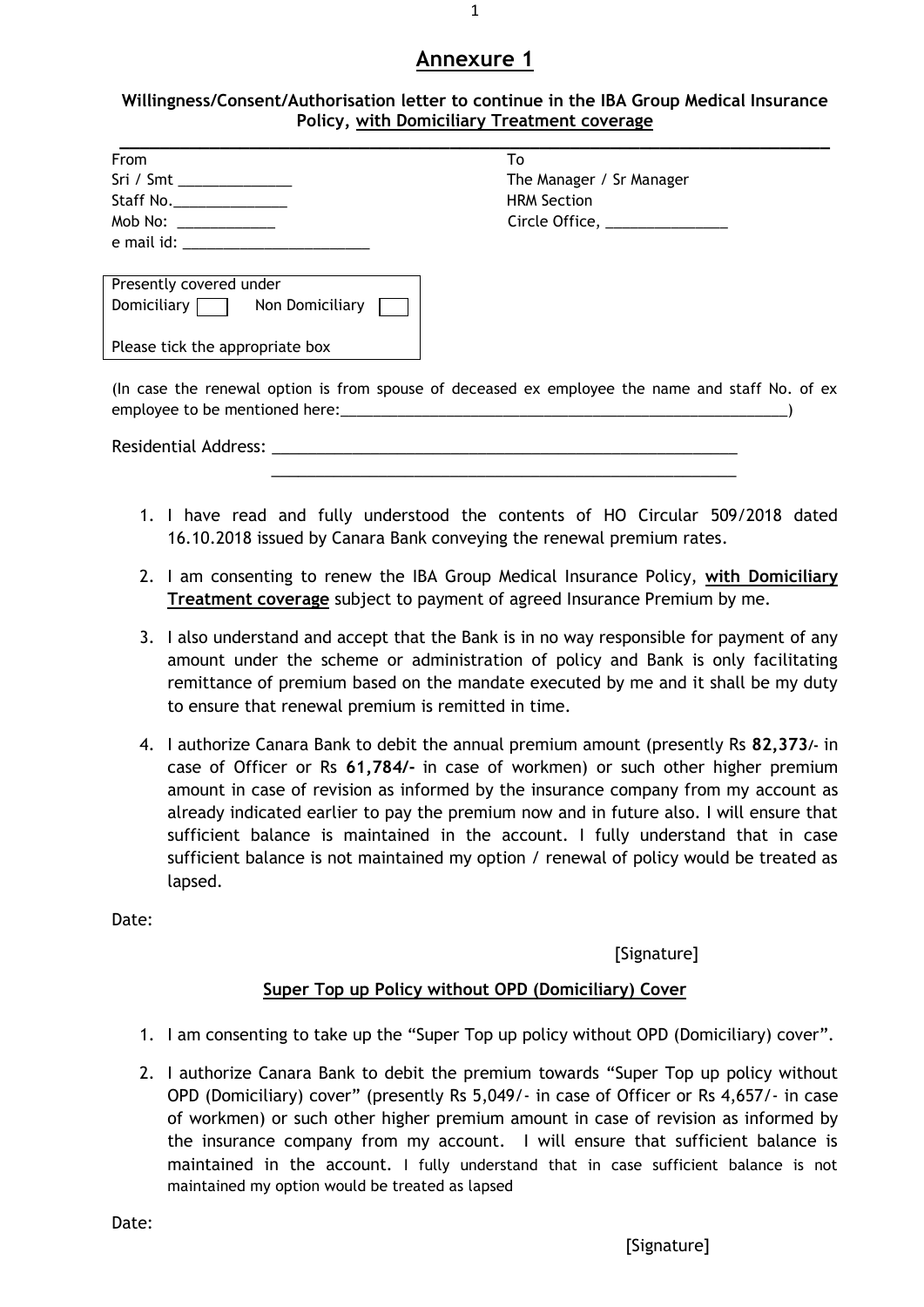# **The additional details to be provided by such spouses of the deceased ex-employees who expired between 01.11.2017 to 31.10.2018**

#### **Willingness/Consent/Authorisation letter to continue in the IBA Group Medical Insurance Policy, with Domiciliary Treatment coverage**

| Name of the Spouse: _                             |  |
|---------------------------------------------------|--|
| Name of the deceased retired employee & Staff no: |  |
| Residential Address:                              |  |

| Name of the spouse                               |                |  |
|--------------------------------------------------|----------------|--|
| Name & Staff No. deceased employee/ retiree:     |                |  |
| Date of Birth of the Deceased Employee :         |                |  |
| Designation at the time of Retirement/death      | $\ddot{\cdot}$ |  |
| Date of Retirement / Death                       |                |  |
| Branch/office last worked                        |                |  |
| Circle office                                    |                |  |
| Mode of Exit                                     |                |  |
| Family Pension paying Account No                 |                |  |
| Operative Canara Bank SB Account in case on Non- |                |  |
| <b>Pensioners</b>                                |                |  |
| <b>Branch Name</b>                               |                |  |
| DP Code                                          |                |  |
| IFSC No.                                         |                |  |
| PAN NO of spouse                                 |                |  |
| Contact Telephone No.                            |                |  |
| Mobile No                                        |                |  |
| Contact Email ID of spouse or relative:          |                |  |
|                                                  |                |  |

- 1. I have read and fully understood the contents of HO Circular 509/2018 dated 16.10.2018 issued by Canara Bank conveying the renewal premium rates.
- 2. Last year my spouse Sri / Smt \_\_\_\_\_\_\_\_\_\_( ), had opted for IBA Group Medical Group Insurance Policy & he/she has expired on \_\_\_\_\_\_
- 3. I am willing to renew the said Medical Insurance Policy, with Domiciliary Treatment coverage, subject to payment of agreed Insurance Premium.
- 4. I also understand and accept that the Bank is in no way responsible for payment of any amount under the scheme or administration of policy and Bank is only facilitating remittance of premium based on the mandate executed by me.
- 5. I authorize Canara Bank to debit the annual premium amount (presently Rs 82,373/- in case of Officer or Rs 61,784/- in case of workmen) or such other higher premium amount in case of revision as informed by the insurance company from my account as already indicated earlier to pay the premium now and in future also. I will ensure that sufficient balance is maintained in the account. I fully understand that in case sufficient balance is not maintained my option / renewal of policy would be treated as lapsed.

Date:

[Signature]

### **Super Top up Policy without (Domiciliary)**

- 1. I am consenting to take up the "Super Top up policy without OPD (Domiciliary) cover".
- 2. I authorize Canara Bank to debit the premium towards "Super Top up policy without OPD (Domiciliary) cover" (presently Rs 5,049/- in case of Officer or Rs 4,657/- in case of workmen) or such other higher premium amount in case of revision as informed by the insurance company from my account. I will ensure that sufficient balance is maintained in the account. I fully understand that in case sufficient balance is not maintained my option would be treated as lapsed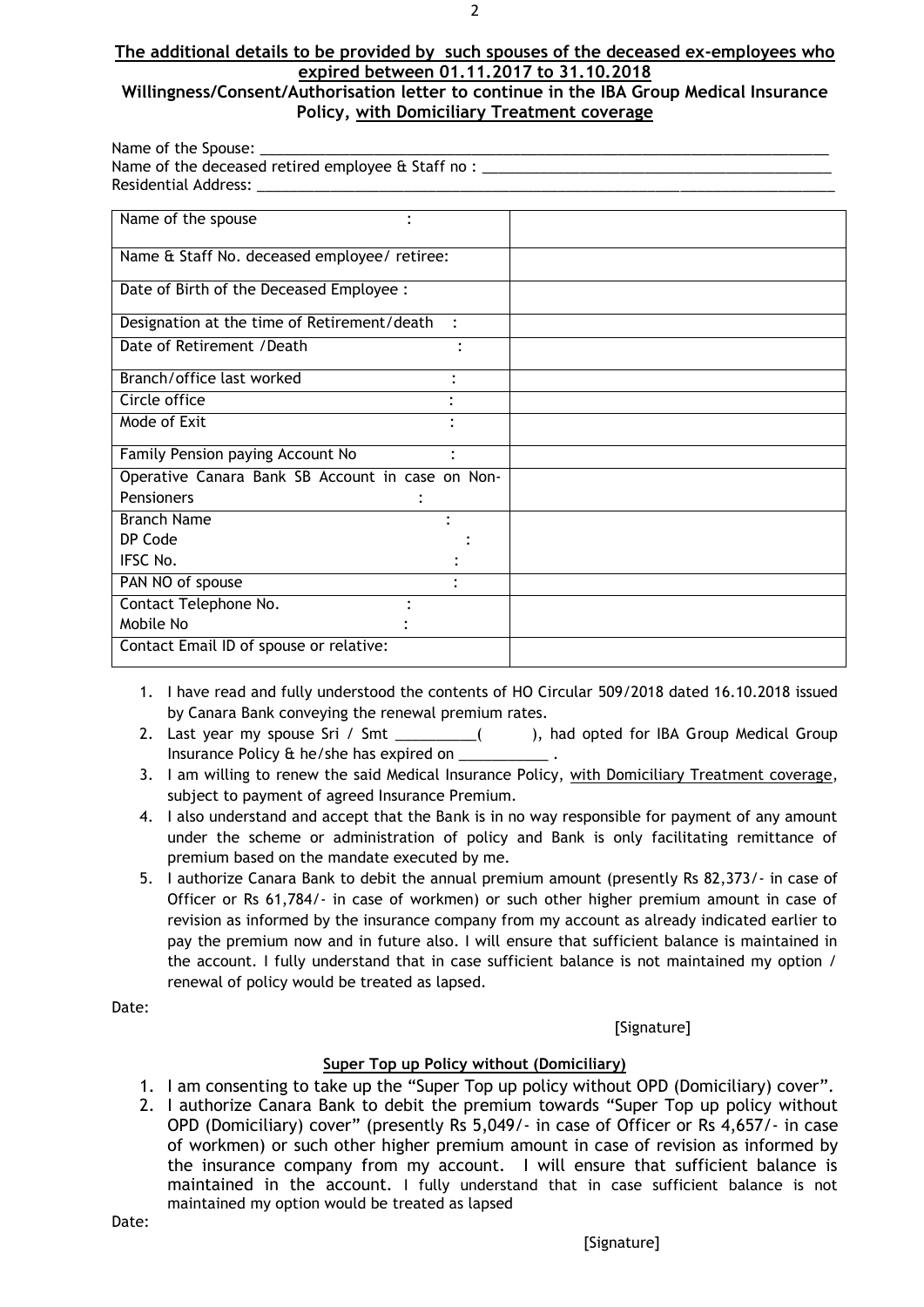#### 3 **Annexure 2**

#### **Willingness/Consent/Authorisation letter to continue in the IBA Group Medical Insurance Policy, Without Domiciliary Treatment coverage**

| From                 | T٥                            |
|----------------------|-------------------------------|
|                      | The Manager / Sr Manager      |
|                      | <b>HRM Section</b>            |
| Mob No: ____________ | Circle Office, ______________ |
| e mail id:           |                               |

| Presently covered under         |                 |  |  |  |
|---------------------------------|-----------------|--|--|--|
| Domiciliary $\Box$              | Non Domiciliary |  |  |  |
| Please tick the appropriate box |                 |  |  |  |

(In case the renewal option is from spouse of deceased ex employee the name and staff No. of ex employee to be mentioned here:

 $\frac{1}{\sqrt{2}}$  ,  $\frac{1}{\sqrt{2}}$  ,  $\frac{1}{\sqrt{2}}$  ,  $\frac{1}{\sqrt{2}}$  ,  $\frac{1}{\sqrt{2}}$  ,  $\frac{1}{\sqrt{2}}$  ,  $\frac{1}{\sqrt{2}}$  ,  $\frac{1}{\sqrt{2}}$  ,  $\frac{1}{\sqrt{2}}$  ,  $\frac{1}{\sqrt{2}}$  ,  $\frac{1}{\sqrt{2}}$  ,  $\frac{1}{\sqrt{2}}$  ,  $\frac{1}{\sqrt{2}}$  ,  $\frac{1}{\sqrt{2}}$  ,  $\frac{1}{\sqrt{2}}$ 

Residential Address: \_

- 1. I have read and fully understood the contents of HO Circular 509/2018 dated 16.10.2018 issued by Canara Bank conveying the renewal premium rates.
- 2. I am consenting to renew the IBA Group Medical Insurance Policy, **Without Domiciliary Treatment coverage**, subject to payment of agreed Insurance Premium by me.
- 3. I also understand and accept that the Bank is in no way responsible for payment of any amount under the scheme or administration of policy and Bank is only facilitating remittance of premium based on the mandate executed by me and it shall be my duty to ensure that renewal premium is remitted in time.
- 4. I authorize Canara Bank to debit the annual premium amount (presently Rs **28,792**/ in case of Officer or Rs **21,595**/- in case of workmen) or such other higher premium amount in case of revision as informed by the insurance company from my account as already indicated earlier to pay the premium now and in future also. I will ensure that sufficient balance is maintained in the account. I fully understand that in case sufficient balance is not maintained my option / renewal of policy would be treated as lapsed.

Date:

## [Signature]

## **Super Top up Policy without (Domiciliary)**

- 1. I am consenting to take up the "Super Top up policy without OPD (Domiciliary) cover".
- 2. I authorize Canara Bank to debit the premium towards "Super Top up policy without OPD (Domiciliary) cover" (presently Rs 5,049/- in case of Officer or Rs 4,657/- in case of workmen) or such other higher premium amount in case of revision as informed by the insurance company from my account. I will ensure that sufficient balance is maintained in the account. I fully understand that in case sufficient balance is not maintained my option would be treated as lapsed

Date: